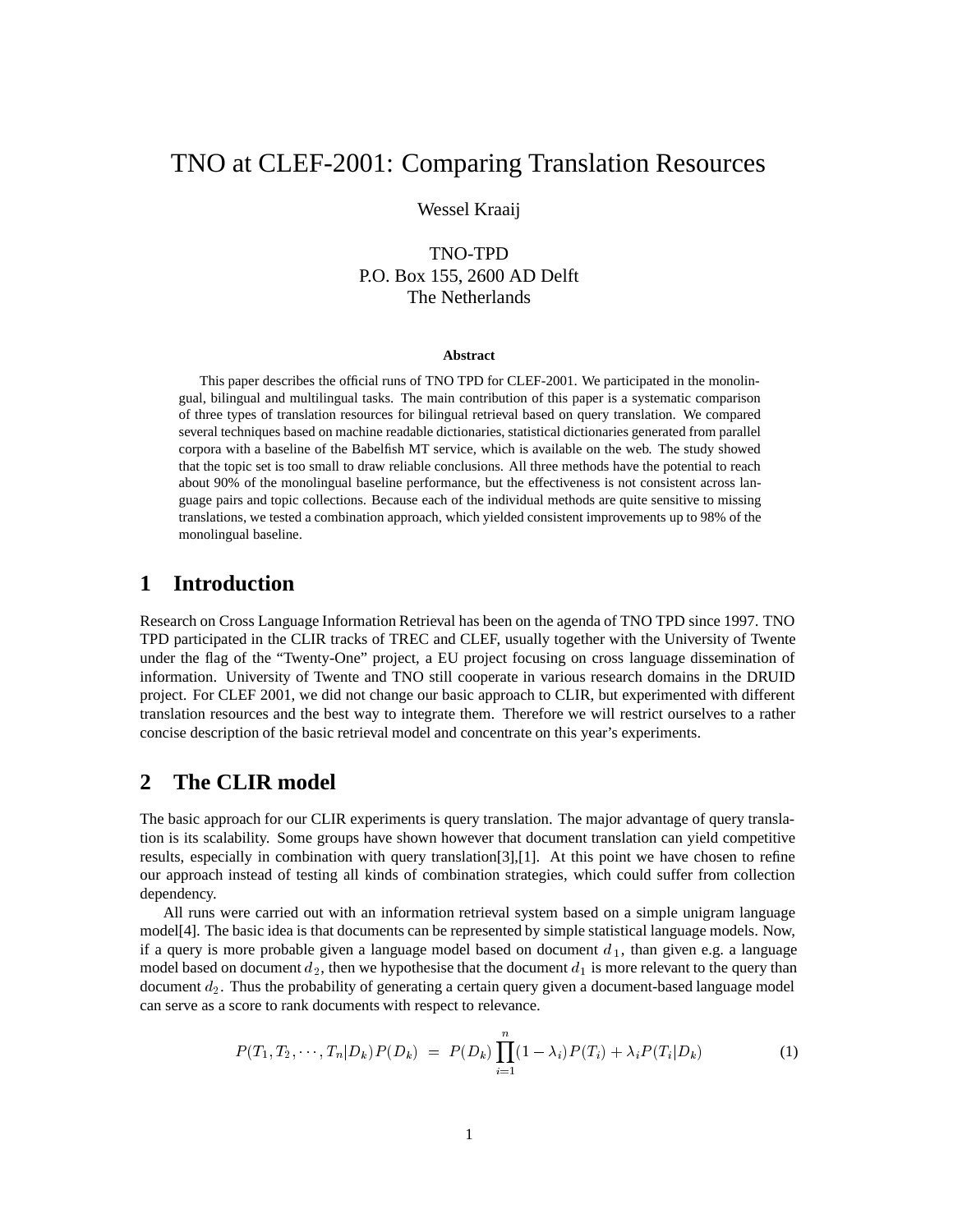Formula 1 shows the basic idea of this approach to information retrieval, where the document-based language model is interpolated with a background language model to compensate for sparseness. In the formula,  $T_i$  is a random variable for the query term on position i in the query ( $1 \le i \le n$ , where n is the query length), which sample space is the set  $\{t^{(0)}, t^{(1)}, \dots, t^{(m)}\}$  of all terms in the collection. The probability measure  $P(T_i)$  defines the probability of drawing a term at random from the collection,  $P(T_i|D_k)$ defines the probability of drawing a term at random from the document; and  $\lambda_i$  defines the importance of each query term. The optimal  $\lambda$  (0.3) was found by tuning on earlier CLIR collections. The a-priori probability of relevance  $P(D_k)$  is usually taken to be a linear function of the document length, modelling the empirical fact that longer documents have a higher probability of relevance.

The retrieval model has been extended for the CLIR task, by integrating a statistical translation step into the model [5]. The CLIR extension is presented in the following formula:

$$
P(D_k, S_1, S_2, \cdots, S_n) =
$$
  
\n
$$
P(D_k) \prod_{i=1}^{n} \sum_{j=1}^{m} P(S_i | T_i = t^{(j)}) ((1 - \lambda_i) P(T_i = t^{(j)}) + \lambda_i P(T_i = t^{(j)} | D_k))
$$
\n(2)

Here  $S_i$  refers to terms in the source (query) language and  $T_i$  refers to terms in the target (document) language,  $P(S_i|T_i = t^{(j)})$  represents the probability of translating a term from the target language  $t^{(j)}$  in a source language term  $S_i$ . Note that the notions of source and target language are a bit confusing here, because the CLIR retrieval model contains a translation component, which translates target language terms in source language terms.

An informal paraphrase of the extension is: the relevance of a document in a target language with respect to a query in a different source language can be modelled by the probability that the document generates the query. We know that several words  $T_i$  in the target language can be translated into the query term  $S_i$ , we also assume for the moment that we know their respective translation probabilities. The calculation of the probability involves an extra step: the probability of generating a certain query term is the sum of the probabilities that a document in the target language generates a word which in turn is translated to the query term. These probabilities are a product of the probability  $P(T_i)$  as in Formula 1 with the translation probability  $P(S_i | T_j)$ . We refer to [7] and [5] for a technical description of the model. A crucial aspect of the approach is that the model treats alternative translations as a probabilistic disjunction resulting in highly structured queries.

### **3 Integrating prior knowledge**

In previous years (CLEF2000) we have seen that adding a so-called document prior conditioned on the document length results in a significant improvement of retrieval performance especially for short queries. The document prior was simply integrated into the model as a multiplication, assuming independence.

The approach has some problems:

- 1. The formalisation is ad-hoc.
- 2. It is hard to normalise scores.
- 3. Its effect on short (title) queries is much larger than on longer queries.

Especially problem (2) is important for CLIR, because for the multilingual task, we want to normalise scores. Document scores in the original model are linearly related to the query length. Now suppose, we translate the query into different languages using Systran. It could very well be the case that a translation into a compounding language results in a shorter query, thus the translated queries will not have a homogeneous length. An easy strategy is to divide the document scores by the query length. But this division would also affect the "document prior". We propose to model the a-priori probability of relevance conditioned on the document length and the normalised generative probability of the query based on the document unigram model as separate models.

$$
RSV_{final} = \mu \log(P(D_k = rel|len(D_k) = d)) + (1 - \mu) \log(P(T_1, T_2, \cdots, T_n | D_k))/n \tag{3}
$$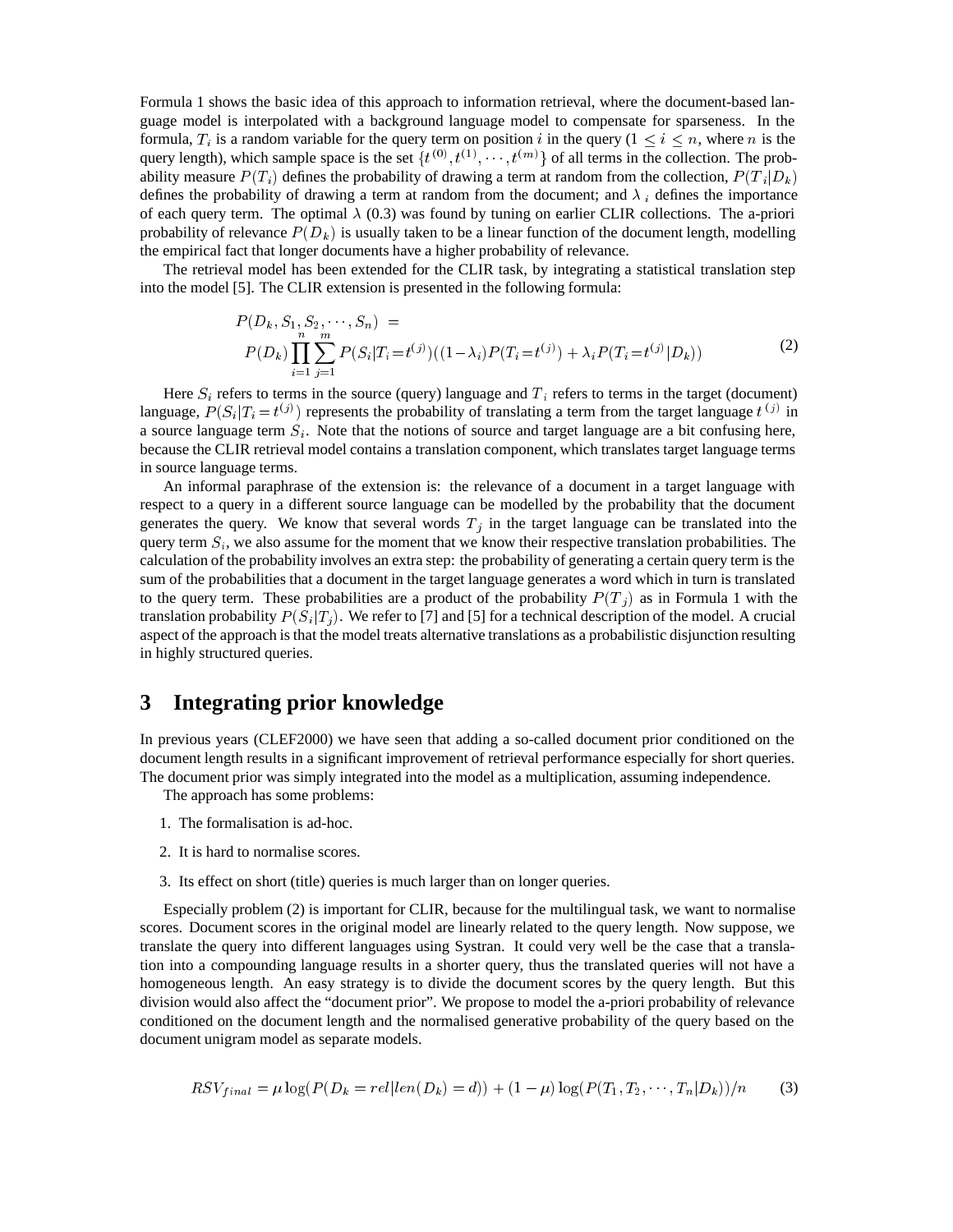The scores of these models are subsequently interpolated via linear interpolation, in formula (3) the final retrieval status value (RSV) is composed of two components, the first addend is the a-priori probability of relevance of a document conditioned on its length, the second component is the unigram component.

In studies on other collections we found that the optimal value for the interpolation parameter is relatively stable across collections, but is dependent on the query characteristics. The optimal value of the interpolation parameter is inversely related to the query length. This can be explained as follows: for short queries, the probability of relevance is not dependent on the document length because of the document normalisation which comes with the maximum likelihood estimates for  $P(T_i|D_k)$ . However, there is empirical evidence that longer documents have a higher probability to be relevant [15], because longer documents often contain more information. Robertson calls this the "scope hypothesis" [14]. Therefore it is beneficial to have a rather high value of  $\mu$  for title queries, which give the hybrid retrieval model a slight bias to longer documents. For longer queries, the generative model will have an increasing bias for longer documents, because of the "soft" coordination effect, thus it is important to use a small (or even zero) value of  $\mu$ . For our CLEF experiments, we used formula (3) with  $\mu = 0.2$ , which was found to give optimal results on title+description queries from the CLEF2000 topic collection.

## **4 Lemmatisation**

The major part of the experiments was based on an indexing procedure which involves morphological lemmatisation. The lemmatiser is based on the Xelda morphological toolkit<sup>1</sup>, developed by XRCE Grenoble, which supports a wide range of European languages. The lemmatiser removes inflectional suffixes, performs case normalisation (proper nouns and German nouns keep their capitalisation) and can segment compounds. This year, we tested whether keeping the capitalisation would improve precision (cf. Section 6.1). For German and Dutch, the basic procedure for handling compounds was to add both the full compound (inflection removed) and the recognised compound segments to the set of index terms (at indexing and retrieval time). This approach has proved to work well [9], but is a very ad-hoc plugin to the probabilistic retrieval framework that we apply for term weighting [4]. Several runs were done based on a Porter like stemming procedure [13]. The Dutch version of Porter [8] cannot split compounds but removes also some derivational suffixes, which is sometimes beneficial [9],[6].

### **5 Translation resources**

While the development of a theoretical framework for CLIR is extremely important, a more practical but not less important issue is the acquisition or development of translation resources. CLEF 2000 showed that there are several classes or resources can be used for successful CLIR.

- 1. High quality machine readable dictionaries are available for the major European languages[5].
- 2. Commercial MT systems with different levels of quality can be used at no or relatively small costs. CLEF 2000 showed successful use of the Babelfish translation service based on Systran, the Powertranslator system from L&H and several other systems[10],[1].
- 3. Some groups exploited parallel or comparable corpora for CLIR. Parallel corpora can be used to train probabilistic bilingual translation dictionaries[12]. Comparable corpora can be used to generate similarity thesauri[1].

In this paper we will compare these three types of resources in a quantitative and qualitative way. For the machine readable dictionaries we used the VLIS lexical database of lexicon publisher Van Dale. For a description of the structure and contents of the VLIS database we refer to our CLEF 2000 paper [5]. We estimated the "reverse" translation probabilities  $P(S_i|T_i)$  (the translation probability of a term in the source language given a term in the target language) using some very sparse pseudo frequency information extracted from the lexical database (cf. [5]).

 $1$ cf. http://www.xrce.xerox.com/ats/xelda/overview.html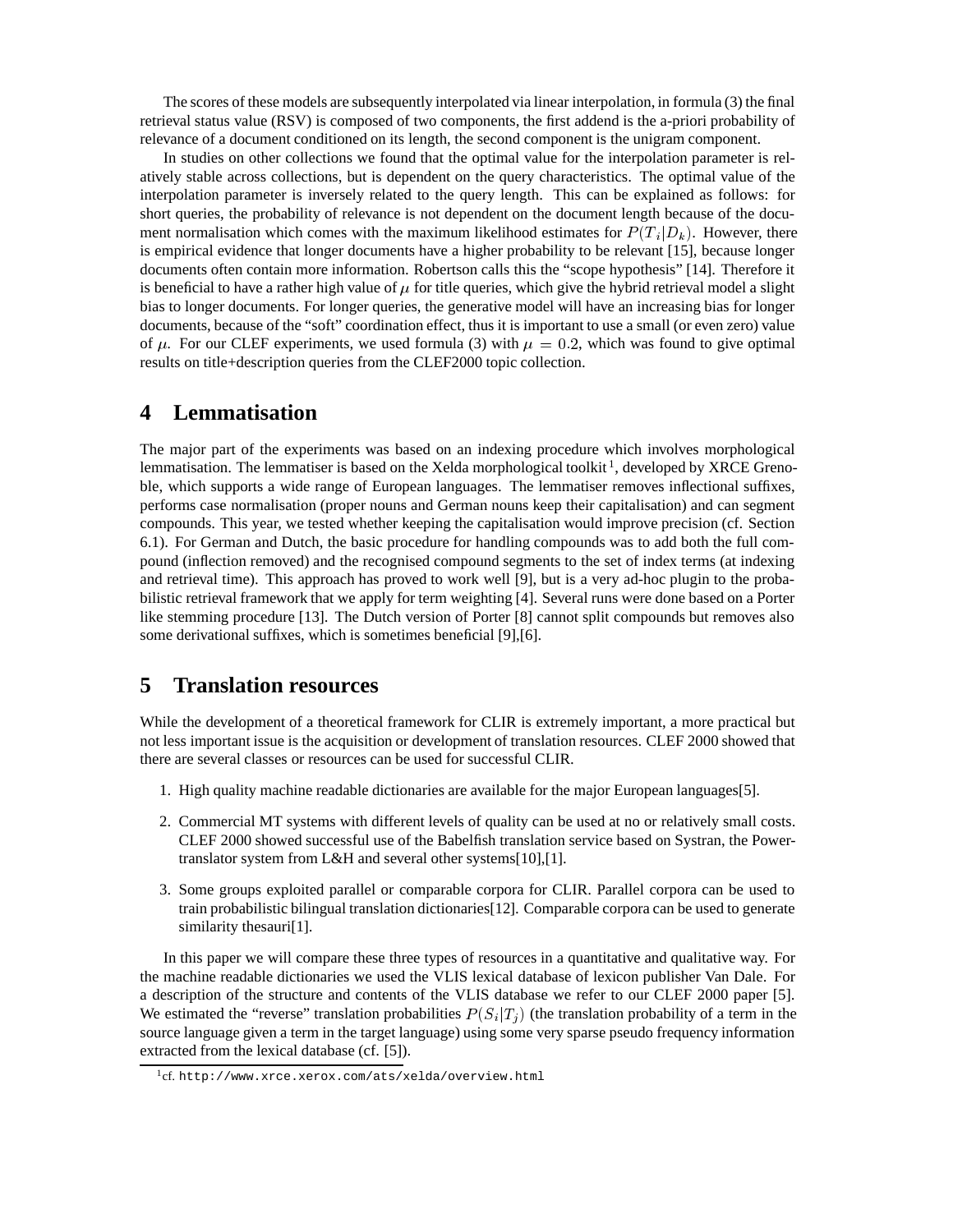We contrasted query translation using VLIS with translation based on the Babelfish MT service and word by word translation based on dictionaries derived from a collection of parallel web documents.

For CLEF 2000 we had already developed three parallel corpora based on web pages in close cooperation with RALI, Université de Montréal. We used the PTMiner tool [12] to locate web pages which have a high probability to be translations of each other. The mining process consisted of the following steps:

- 1. Query a web search engine for web pages with a hyperlink anchor text "English version" and respective variants.
- 2. (For each web site) Query a web search engine for all web pages on a particular site.
- 3. (For each web site) Try to find pairs of path names that match certain patterns, e.g.: /department/tt/english/home.html and /department/tt/italian.html.
- 4. (For each pair) download web pages, perform a language check using a probabilistic language classifier, remove pages which are not positively identified as being written in a particular language.

The mining process was repeated for three language pairs (EN-IT, EN-DE and EN-NL) and resulted in three modestly sized parallel corpora. RALI had already mined a parallel web corpus for English-French. Table 1 lists some quantitative data about these corpora.

| language | nr of web sites | nr of candidate pages | nr of candidate pairs | retrieved $+$ cleaned pairs |
|----------|-----------------|-----------------------|-----------------------|-----------------------------|
| EN-IT    | 3651            | 1053649               | 23447                 | 8504                        |
| EN-DE    | 3817            | 1828906               | 33577                 | 10200                       |
| EN-NL    | 3004            | 1170082               | 24738                 | 2907                        |
| EN-FR    | n.a.            | n.a.                  | n.a.                  | 18807                       |

Table 1: Intermediate sizes during corpus construction

The parallel corpora were used to train simple translation models (IBM model 1, [2]) for both translation directions. For CLEF 2000 we did some preliminary runs with encouraging results. This year we decided to do some more extensive tests with the translation models for two language pairs: EN-IT and EN-FR. We chose these language pairs because the translation models are trained on lemmatised/stemmed corpora. The IR indexes are also based on lemmatised documents, thus both lemmatisation/ stemming schemes have to be sufficiently equal. For the pairs EN-IT and EN-FR we were able to synchronise the lemmatisation/stemming schemes of the translation models and the IR indexes. The translation models were built at RALI and used a RALI lemmatiser for English and French and the Porter stemmer from MUSCAT<sup>2</sup> for Italian. All IR indexes were built using the Xelda lemmatisation tools. For our bilingual EN-IT corpus runs, we built an index using the Porter stemmer for Italian. We tested several alternatives to include the translation probabilities into the model on the CLEF 2000 collection. Strangely enough, the forward probabilities  $P(T_i|S_i)$  proved to be more effective than reverse probabilities, single most probable translation and equal translation probabilities. Pruning the translation model proved to be a key issue. We will elaborate on these aspects in a later publication. For CLEF 2001, we decided to use the best performing estimates i.e. the forward probabilities, neglecting the fact that the theoretical model calls for reverse translation probabilities.

### **6 Experiments**

Although our focus this year was on the bilingual task, we also participated in the monolingual and multilingual tasks. All reported runs used only the title and description fields for the automatic construction of queries.

<sup>2</sup>http://open.muscat.com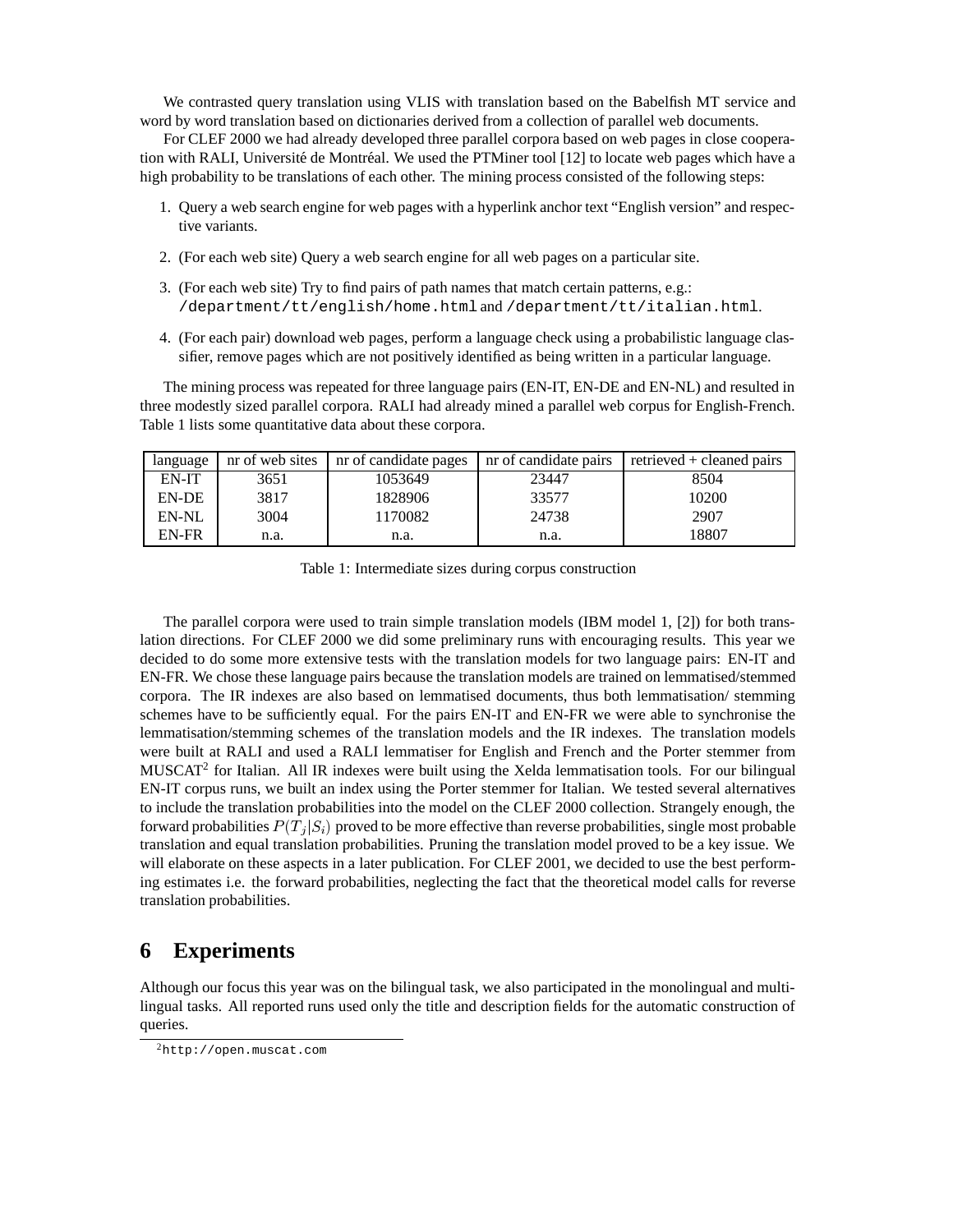#### **6.1 Monolingual results**

Our main goal for the monolingual runs was to improve the pool and to provide a baseline for bilingual experiments. We also did a minor experiment with case sensitivity and fuzzy query term expansion.

| run tag       | language               | m.a.p. | judged@100 | description                       |
|---------------|------------------------|--------|------------|-----------------------------------|
| tnodd1        | DE                     | 0.3946 | 81         | baseline                          |
| tnodd2        | DE                     | 0.3945 | 81         | fuzzy lookup                      |
| tnodd3        | DE                     | 0.4111 | 87         | fuzzy expansion                   |
| tnoee1        | EN                     | 0.5144 | 75         | baseline                          |
| tnoee2        | EN                     | 0.5130 | 75         | fuzzy lookup                      |
| tnoee3        | EN                     | 0.5289 | 75         | fuzzy expand                      |
| tnoff1        | FR                     | 0.4877 | 90         | baseline                          |
| tnoff2        | <b>FR</b>              | 0.4883 | 90         | fuzzy lookup                      |
| tnoff3        | FR                     | 0.4796 | 90         | fuzzy expansion                   |
| tnoff4        | FR                     | 0.4904 | 91         | case normalisation                |
| tnoii1        | IT                     | 0.4411 | 87         | baseline                          |
| tnoii2        | IT                     | 0.4449 | 87         | fuzzy lookup                      |
| tnoii3        | IT                     | 0.4534 | 88         | fuzzy expansion                   |
| tnoii4        | IT                     | 0.4508 | 88         | case normalisation                |
| $t$ nonn $1$  | $\overline{\text{NL}}$ | 0.3795 | 84         | baseline                          |
| $t$ nonn $1p$ | NL                     | 0.3643 | 74         | Porter stemmer (case insensitive) |
| $t$ nonn $2$  | NL                     | 0.3720 | 84         | fuzzy lookup                      |
| $t$ nonn $3$  | NL                     | 0.3917 | 86         | fuzzy expansion                   |
| tnonn5        | NL                     | 0.3071 | 72         | no stemming                       |
| tnonn6        | NL                     | 0.3977 | 84         | Xelda, case insensitive           |
| tnoss1        | ES                     | 0.5181 | 88         | baseline                          |
| tnoss2        | ES                     | 0.5182 | 88         | fuzzy lookup                      |
| tnoss3        | ES                     | 0.5234 | 90         | fuzzy expansion                   |

Table 2: Monolingual results (italic=unofficial run)

Table 2 shows the results of our monolingual runs. We added some unofficial runs to complete the picture. Since case insensitivity had deteriorated the performance of some topics in previous years (when a proper name and a normal noun are homonyms e.g. Turkey and turkey) we decided to test the proper name recognition function of the Xelda morphological analyser. We did not apply any case normalisation after the Xelda lemmatisation step. Xelda can often correctly disambiguate homonyms, but when the context is not sufficient, our indexer chose the proper noun reading.

As in previous years, we also tested the effectiveness of a fuzzy lookup scheme. If a query term does not match with a term in the index vocabulary, a fuzzy lookup procedure (based on n-grams) substitutes the nearest matching term. This function is practical for misspellings in queries. The same fuzzy matching procedure can also be used to expand the query with near matches of all query terms. This function can be practical for queries that contain diacritics or such as accents, or spelling variants like the German ß/ss. The CLEF 2001 monolingual runs showed some modest improvements for the fuzzy expand option. We suspect however, that this is mostly due to undoing the case sensitivity, which is a side-effect of the expansion operation. For most languages, fuzzy conflation increases average precision by about 1% (absolute scale), the only exception being French. We will look at two languages (French and Dutch) in some more detail.

For French, mean average precision is hurt by the expansion operation. Looking closer at runs tnoff1 and tnoff3 shows that the main differences occur at topic 70 an 75. Topic 70 is about *Kim Il Sung* while Le Monde almost invariably spells his name as *Kim Il-sung*. The tokeniser converts dashes into spaces, a strategy which is necessary here, but it is clear also that case normalisation is necessary for proper matches. Omitting case normalisation (tnoff1) is 0.14 % less effective than doing case normalisation (tnoff3). Topic 75 is an odd topic because it only contains one relevant document; run tnoff3 has the relevant document on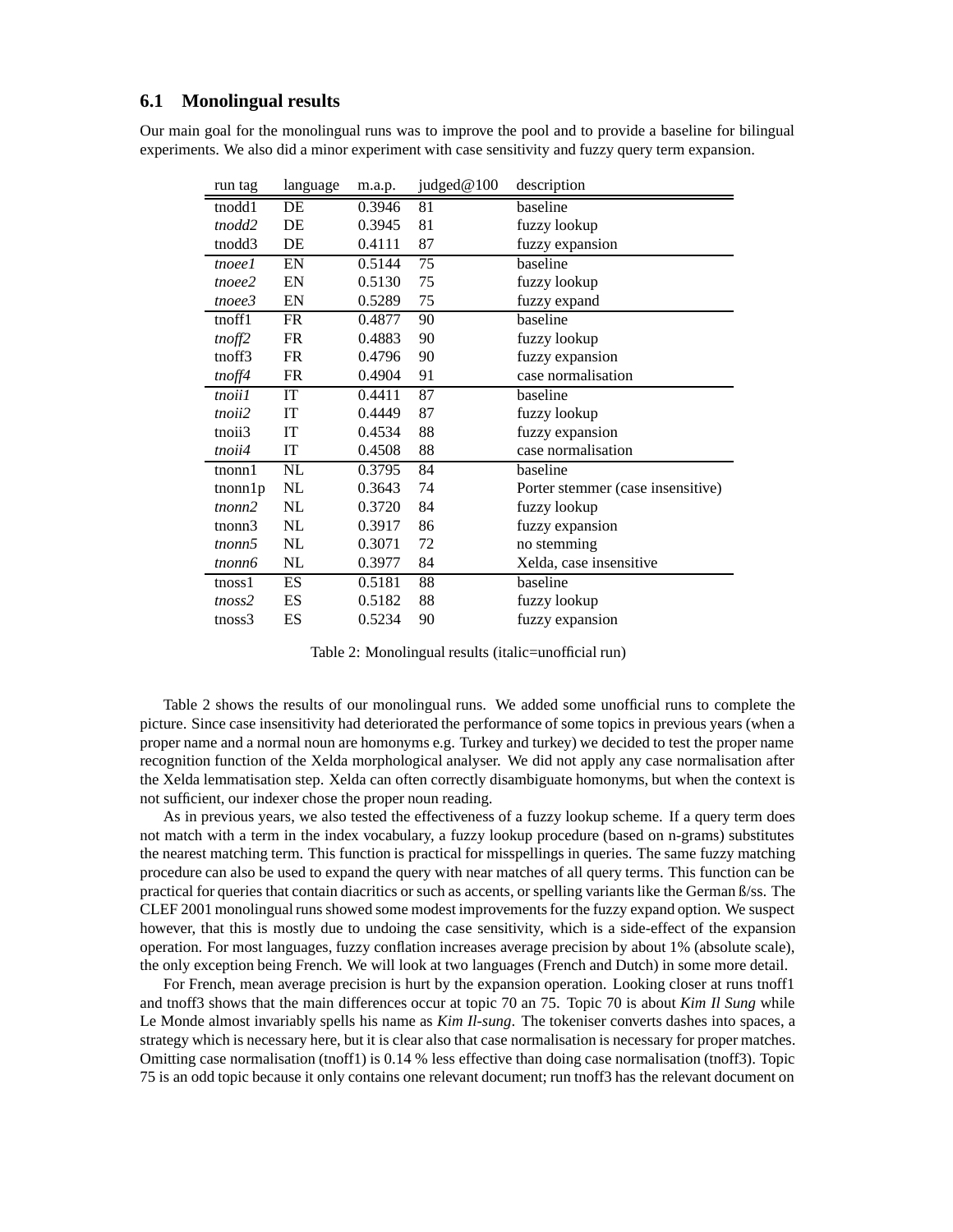the first position, whereas run tnoff1 retrieves the document in third position. The key point here is that the topic mentions *tuerie*. The baseline run retrieves the single relevant document in first position, the fuzzy expansion run conflates *tuerie* with *tuer* which has the effect that two other marginally relevant documents have an increased score and the single relevant document has rank 3, decreasing the map for this topic with 0.666. We did a control run (tnoff4) which was similar to the baseline (no fuzzy expansion) but which did apply case normalisation. The run performed marginally better at 0.4904, confirming our conjecture that our sub-optimal proper noun recognition module effectively hurts average precision.

For Italian, we also have conclusive evidence that case sensitivity deteriorated retrieval performance slightly instead of an expected improvement. There are marked differences only for a small number of topics. E.g. topic 88 talks about *Spongiforme Encefalopatia*. The Italian Xelda lexicon does not contain these words, and thus the capitalisation is left in place, which hurts performance here, because in most documents these terms are used in lowercase. A possible strategy could be to lowercase unknown words, but this information is not available for all languages.

For Dutch the fuzzy expansion run increases mean average precision w.r.t the baseline run. The increase is mainly due to topic 52 (0.0165 versus 0.5000). Here, the effect is merely due to case normalisation: Xelda sometimes assigns the lemma *Chinese* and sometimes *chinese*, which causes a great loss of recall in the baseline (case sensitive) run. The control run (tnonn6) confirms again that case sensitivity hurts average precision in the current set-up.

Our conclusion is that in principle it is good to do proper noun recognition (which we implemented by capitalisation) because sometimes a proper noun is homonymous with another word (e.g. in English: (Kim Il) *Sung* and *sung*). However, if the proper noun recognition is not perfect, e.g. it cannot deal with spelling variation (Kim Il-sung versus Kim Il Sung) it might hurt recall more than it improves precision. In practice, an imperfect proper name recognition module will yield inconclusive results which depend on the specific topic set. Our conjecture is that a proper name recognition module in combination with a proper name normalisation module (which conflates spelling variants of proper nouns) could improve retrieval effectiveness in a convincing way. The fuzzy matching technique as a means to find spelling variants other than case alternatives can help to improve retrieval performance as a fall-back option (i.e. when a query term is not found in the indexing vocabulary). Expanding every query term to find spelling variants is probably only useful when it is constrained to special word classes:

- 1. Languages with accentuated words: sometimes accents are left out or diacritics like the umlaut are mapped to a different form:  $\ddot{u} \rightarrow ue$ .
- 2. spelling variants of proper nouns: transliteration of non-Latin script names into a Latin script is usually done in different ways.

A principled approach would be to recognise these word classes (which are language dependent!) and build tailored normalisation/conflation modules for each of them. Our non-principled fuzzy conflation procedure does the job, but often also hurts precision because it is not constrained to these word classes.

The second experiment was a comparison between Xelda inflectional lemmatisation and a Dutch variant of the Porter stemming algorithm [9]. We did an unofficial case insensitive run based on Xelda lemmatisation (tnonn6) in order to do a clean comparison. The Xelda based run performs noticeably better than the Porter based run (+0.03) Big performance gains by the lemmatisation based approach can be seen in topic 55 (+0.55), where it is crucial to split the compound *alpeninitiatief* and in topic 68 (+0.50), where dictionary based approach correctly removes the inflectional suffix of the query term *synagogen* whereas the Dutch Porter fails to conflate *synagogen* and *synagoge*. This confirms our earlier conclusions that splitting of compound terms is essential [9]. The Xelda compound splitter is based on a lexicon of segmented compounds. This approach is not optimal, since compounding is a highly productive process (e.g. the terms *gekkekoeienziekte*, *schatzoekactiviteiten*, *schatzoekactiviteiten* from the CLEF 2001 topic collection). Unfortunately, we lacked the time to test existing better compound splitting algorithms, like the one we used for our experiments with the UPLIFT collection [16].

The 4th column of Table 2 shows the percentage of documents of the top 100 which is judged. In comparison with last year, this percentage has increased slightly, possibly due to the increased pool depth (60 instead of 50) and/or the increased number of participants. Only the English pool is of a slightly lower quality, questioning again why monolingual English runs are excluded from the pool.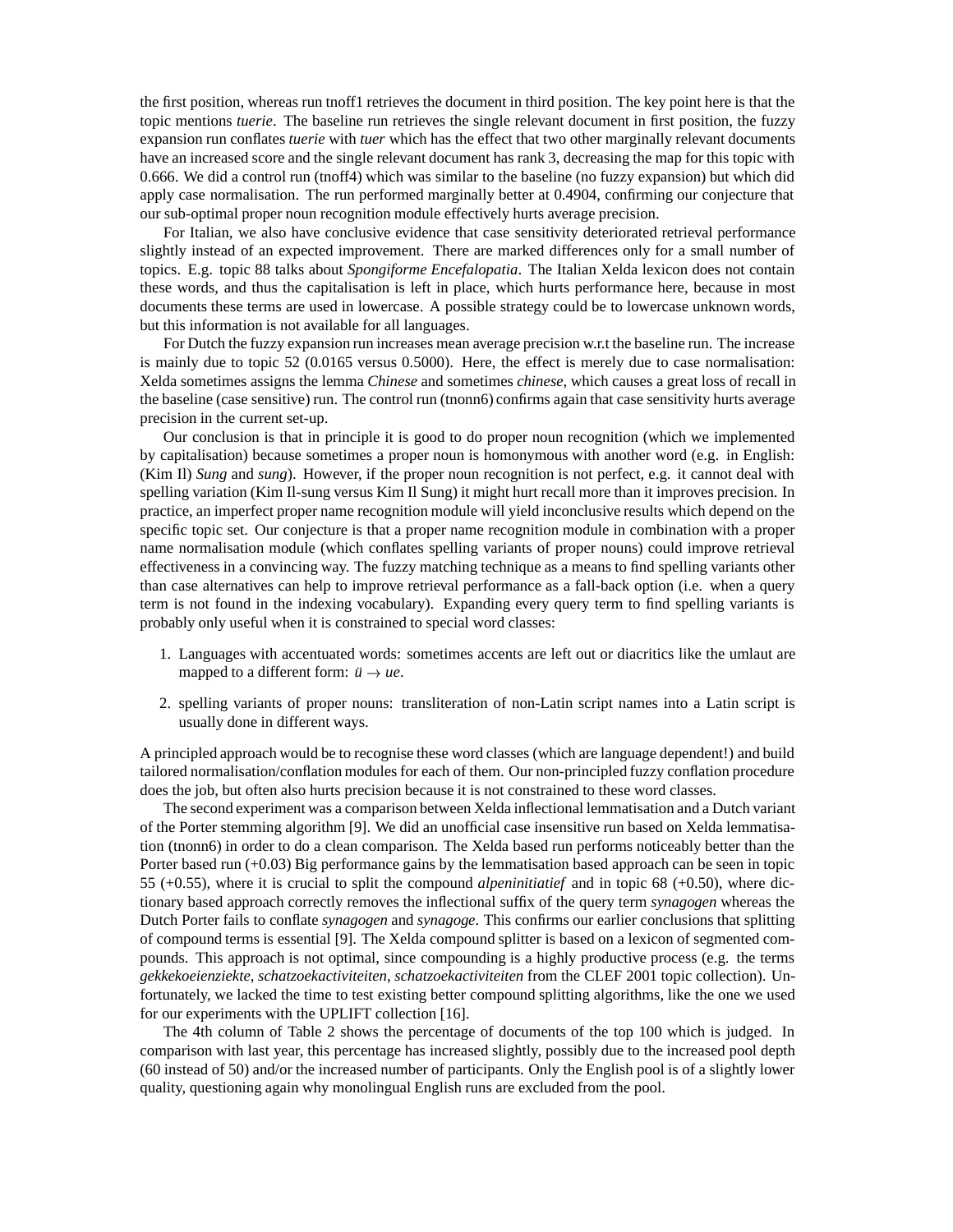#### **6.2 Bilingual results**

Table 3 shows the results of our official and unofficial (italic) bilingual runs, complemented with monolingual baselines.

**FR-EN: Babelfish versus corpus** A striking result is that the web corpus runs perform at the same level as the Systran based Babelfish service. Again we looked at some topics with marked differences in average precision. First, the topics where the web corpus run performs better: in topic 47 (+0.55), Systran lacks the translation of Tchétchénie (Chechnya); topic 58 (+0.46), Systran translates *mort* and *mourir* with *died* and *die*, whereas the web corpus has the additional concepts of *death* and *dead*; topic 82 (about IRA attacks, +0.4) Systran translates *l'IRA* erroneously by *WILL GO*, the corpus based translation brings in the related term *bomb* as a translation of attack. Secondly, the topics where Systran performs much better: topic 65 (-0.39) the corpus translations of *trésor* are *treasury* and *board*, which would be a fine phrase translation. In this context however, *trésor* does not have the financial meaning and because our system does not recognise phrases, *treasury* and *board* are used as separate query terms, which has the effect that the much more frequent term *board*, brings in a lot of irrelevant documents. Topic 75 (-0.98) suffers from a wrong interpretation of the word *sept*, which is translated to *sept (September)* and *7*, the latter term is discarded by the indexer. The month abbreviation retrieves a lot of irrelevant documents, resulting in a low position of the single relevant document; in topic 80 (about hunger strikes) *faim* is translated both by *hunger* and *death*. *Death* might be a related term in some cases, but it also retrieves documents about strikes and death, hurting precision; topic 89 talks about an *agent immobilier*, Systran produces the correct translation *real estate agent*, but the corpus based translation has *officer* and *agent* as additional translation. Here, the phrase translation of Systran is clearly superior.

| run tag             | language pair | m.a.p. | % of baseline | description                       |  |
|---------------------|---------------|--------|---------------|-----------------------------------|--|
| tnoee l             | <b>EN-EN</b>  | 0.5144 | 100           | baseline                          |  |
| tnoee3              | <b>EN-EN</b>  | 0.5289 | 103           | fuzzy expand                      |  |
| tnofe1              | <b>FR-EN</b>  | 0.4637 | 90            | RALI parallel web corpus, forward |  |
|                     |               |        |               | probabilities, fuzzy expansion    |  |
| tnofe <sub>la</sub> | <b>FR-EN</b>  | 0.4320 | 84            | RALI parallel web corpus, forward |  |
|                     |               |        |               | probabilities, no fuzzy expansion |  |
| tnofe <sub>2</sub>  | <b>FR-EN</b>  | 0.4735 | 92            | Babelfish MT, fuzzy expansion     |  |
| tnofe3              | <b>FR-EN</b>  | 0.3711 | 73            | VLIS MRD, inverse probabilities,  |  |
|                     |               |        |               | fuzzy expansion                   |  |
| $t$ nonn $1$        | NL-NL         | 0.3795 | 100           | baseline                          |  |
| tnoen1              | EN-NL         | 0.3336 | 87            | VLIS MRD, inverse probabilities,  |  |
|                     |               |        |               | fuzzy expansion                   |  |
| tnoff1              | FR-FR         | 0.4877 | 100           | baseline                          |  |
| tnoef3              | <b>EN-FR</b>  | 0.4051 | 83            | VLIS MRD, inverse probabilities,  |  |
|                     |               |        |               | fuzzy expansion                   |  |
| tnoef4              | <b>EN-FR</b>  | 0.4039 | 82            | Babelfish MT, fuzzy expansion     |  |
| tnoef5              | EN-FR         | 0.3642 | 76            | RALI parallel web corpus, forward |  |
|                     |               |        |               | probabilities, fuzzy expansion    |  |
| tnoii1              | <b>IT-IT</b>  | 0.4411 | 100           | baseline                          |  |
| tnoei3              | EN-IT         | 0.3549 | 80            | VLIS MRD, inverse probabilities,  |  |
|                     |               |        |               | fuzzy expansion                   |  |
| tnoei4              | EN-IT         | 0.2824 | 64            | Babelfish MT, fuzzy expansion     |  |
| tnoei5              | EN-IT         | 0.3137 | 70            | RALI parallel web corpus, forward |  |
|                     |               |        |               | probabilities                     |  |

Table 3: Bilingual results CLEF 2001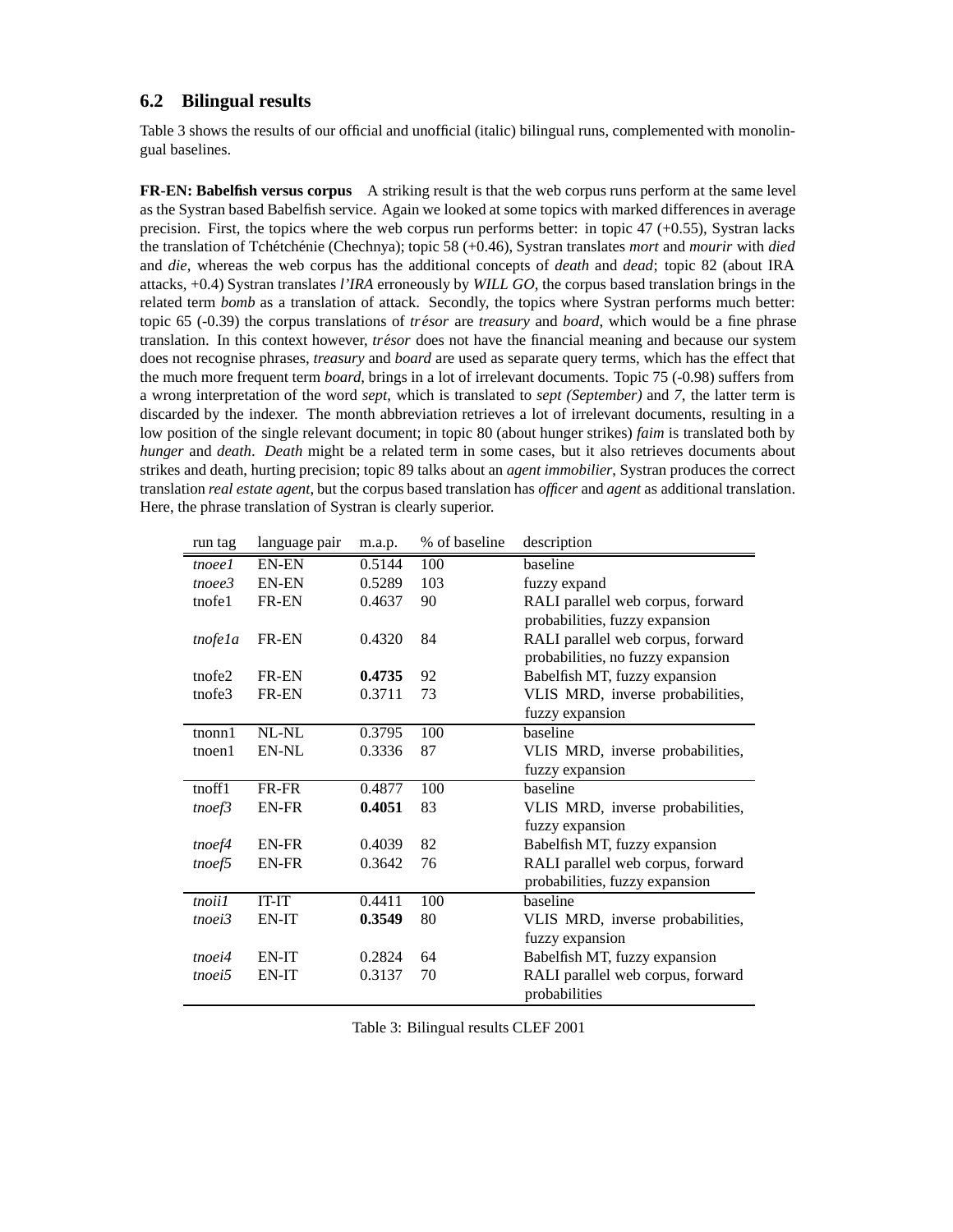**FR-EN: Babelfish versus VLIS** We also looked at some topics that revealed marked differences between the Systran run and the VLIS run. Topic 58 is a clear example where VLIS gives the best results (+0.44) , it correctly translates the key term *euthanasie* by *euthanasia* instead of the non standard translation *euthanasy* by Systran. In most cases however, Systran gives better results, some examples: topic 79 (-1.00), here VLIS fails to translate *Ulysse* into *Ulysses*, the word by word translation strategy also fails for *sonde spatiale*, VLIS translates sonde into *sampler;sound;probe;catheter;gauge;plumb;sink;auger* and spatiale into *spatial;dimensional*. Probably the fact that the query terms *Ulysses* and *space* are missing is more detrimental then the fact that VLIS generates some irrelevant translations for *sonde*, since the correct translation (*probe* ) is found. In topic 62 (-0.50) both *Japon* is not found in VLIS and the multi-word unit *tremblement de terre* is not recognised as the French translation of *earthquake*. In topic 66 (-0.50) the seminal proper noun *Lettonie* is not found in VLIS, but is successfully translated by Systran. The proper nouns are probably not found in VLIS because in French, country names are usually denoted in combination with a determiner *La France, Le Quèbec,...*, our lexical lookup routine was not aware of this fact. In topic 80 (-0.65) the seminal query term *faim* is translated to *appetite;lust* instead of hunger (Systran). In topic 83 (-0.40), VLIS translates *enchère* by *raise;bid*, whereas Systran gives the contextual better translation *auction*. Finally, the low effectiveness of the VLIS based translation for topic 86 (-0.50) is due to a combination of factors, the dictionary based translation is rather fertile (e.g *usage* is translated in *currency;commonness;use;custom;habit;way;practice;usage;word*) and also the fuzzy expansion process is active, to correct for the case sensitivity of the index, which brings in more unwanted terms. Summarising, the Systran based Babelfish service outperforms the VLIS based run, because i) VLIS lacks translations of some proper nouns, ii) the word by word based translation fails for some topics (we currently have not accessed the phrasal translations in VLIS) and iii) VLIS has no method for sense disambiguation. Babelfish most probably uses phrase translations as a form of contextual sense disambiguation: the translation in isolation of *encheres `* is *bidding*, *ventes aux encheres `* gives *auction sales* and *ventes encheres `* gives *sales biddings*.

**EN-IT and EN-FR** We do not want to base our judgement of the effectiveness of translation resources on one language pair and one topicset. Therefore we included two other languages pairs: EN-IT and EN-FR. For these language pairs, the VLIS based runs is clearly superior, which is not trivial, since these translations use Dutch as a pivot language. The EN-IT web based run performs surprisingly good (better than Systran), given its relatively small size and the fact that the corpus is hardly cleaned.

| method           | language pair | m.a.p. | % of baseline |
|------------------|---------------|--------|---------------|
| mono             | FR-FR         | 0.4529 | 100           |
| web corpus       | EN-FR         | 0.3680 | 82            |
| <b>Babelfish</b> | EN-FR         | 0.3321 | 73            |
| VLIS             | EN-FR         | 0.2773 | 62            |
| mono             | <b>EN-EN</b>  | 0.4164 | 100           |
| web corpus       | <b>FR-EN</b>  | 0.3995 | 95            |
| <b>Babelfish</b> | <b>FR-EN</b>  | 0.4007 | 95            |
| VLIS             | <b>FR-EN</b>  | 0.2971 | 71            |
| mono             | IT-IT         | 0.4808 | 100           |
| web corpus       | EN-IT         | 0.3771 | 79            |
| <b>Babelfish</b> | EN-IT         | 0.3564 | 75            |
| VLIS             | EN-IT         | 0.3266 | 69            |

**CLEF 2000 topic collection** For an even better perspective, Table 4 shows the results for the same language pairs based on the CLEF 2000 topics.

Table 4: Bilingual results CLEF 2000

When we make a comparison of CLEF 2000 and CLEF 2001 results, we hardly see any consistent results, this confirms experiences we had with the various CLIR tracks at TREC6/7/8. The bilingual re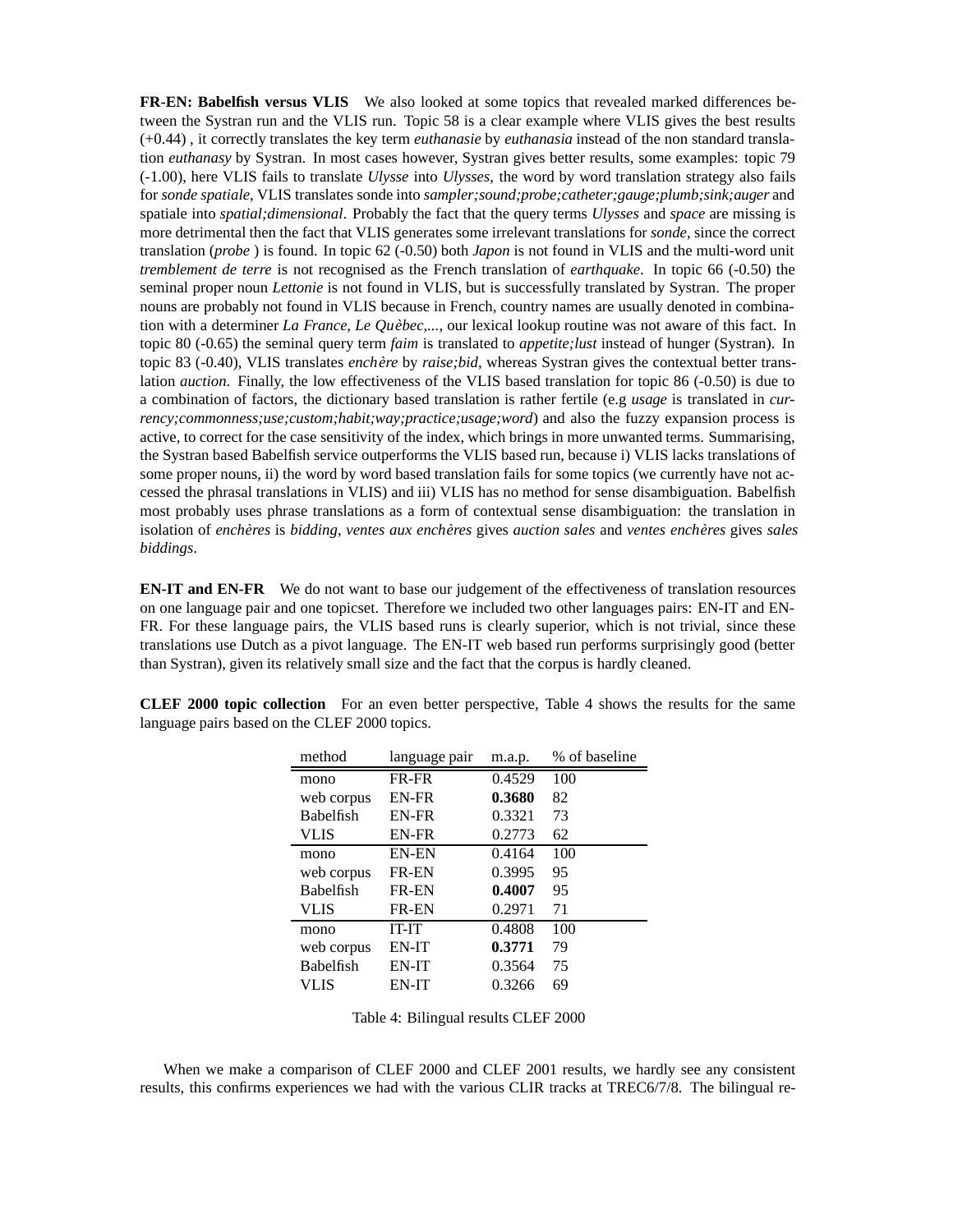sults depend strongly on lexical coverage. When a resource misses a few important concepts in the topic collection, its performance is seriously affected. In other words the mean average precision of a run is proportional to the lexical coverage. Unfortunately a set of 50 topics proves to be too small to measure the retrieval performance of a system based on a particular translation resource and its inherent lexical coverage in a reliabel way. We could do a few things to remedy this problem:

- Devise a special test for lexical coverage.
- Remove topics from the collection, for which one of the methods has serious lexical gaps. This might very well introduce a bias, but has the advantage that we can concentrate on some interesting research questions:
	- **–** How well do the different methods deal with the translation of phrases?
	- **–** Is query term disambiguation really necessary?
	- **–** Can we exploit synonym translations?

**Combination of translation resources** If we are merely interested in a strategy yielding "the best" result, it is fairly obvious that a combination of lexical resources could help to remedy the gaps of the individual translation resources. Some groups experimented with this idea, but with mixed results[1],[11]. We took a very straightforward approach and simply concatenated the (structured) translations of the different methods, which indeed improved upon the results of the individual runs. Results are presented in Table 5. This simple approach proved consistently effective: every combination of runs is more effective than the individual composing runs. The fact that combining a good and a bad translation resource does not degrade the performance is another indication that (at least for t+d queries) it is much more important to have at least one good translation and that the retrieval model is fairly robust against "noise" translations.

| method                | language pair | m.a.p. | % of baseline |
|-----------------------|---------------|--------|---------------|
| mono                  | <b>EN-EN</b>  | 0.5144 | 100           |
| web corpus            | EN-FR         | 0.4637 | 90            |
| Babelfish             | EN-FR         | 0.4735 | 92            |
| <b>VLIS</b>           | EN-FR         | 0.3711 | 73            |
| corpus&Babelfish      | EN-FR         | 0.4895 | 96            |
| corpus&VLIS           | EN-FR         | 0.4672 | 92            |
| VLIS&Babelfish        | EN-FR         | 0.4783 | 94            |
| VLIS&Babelfish&corpus | <b>EN-FR</b>  | 0.5032 | 98            |

Table 5: Combination runs CLEF 2001

#### **6.3 Multilingual results**

Our strategy for the multilingual task was identical to previous years. First we ran retrieval runs for each of the sub-collections, involving a translation step for most of these runs (the only exception is the EN-EN run). Subsequently we merged results using a naive merging strategy based on raw scores. The main difference with last year was that the VLIS lexical database was extended with translations from Dutch to Italian. Spanish did not pose any problem, because it was supported both by VLIS and Xelda. This gave us the opportunity to compare two set-ups: one based on the Babelfish service and one based on the VLIS lexical database. We did not have time to run a multilingual experiment based on the parallel web corpora.

Table 6 presents the results of our official multilingual runs. We can make several observations, the VLIS based run performs a little bit better than the Babelfish based run based on English topics. This comes as a surprise after the detailed comparison of Babelfish and VLIS on the bilingual FR-EN task. The only explanation could be that the translation quality of the various language pairs offered by Babelfish and/or Systran is not homogeneous. We will assess this shortly. Secondly, the VLIS run based on Dutch topics performs better than the VLIS run based on English topics. This is not so obvious, since the NL-X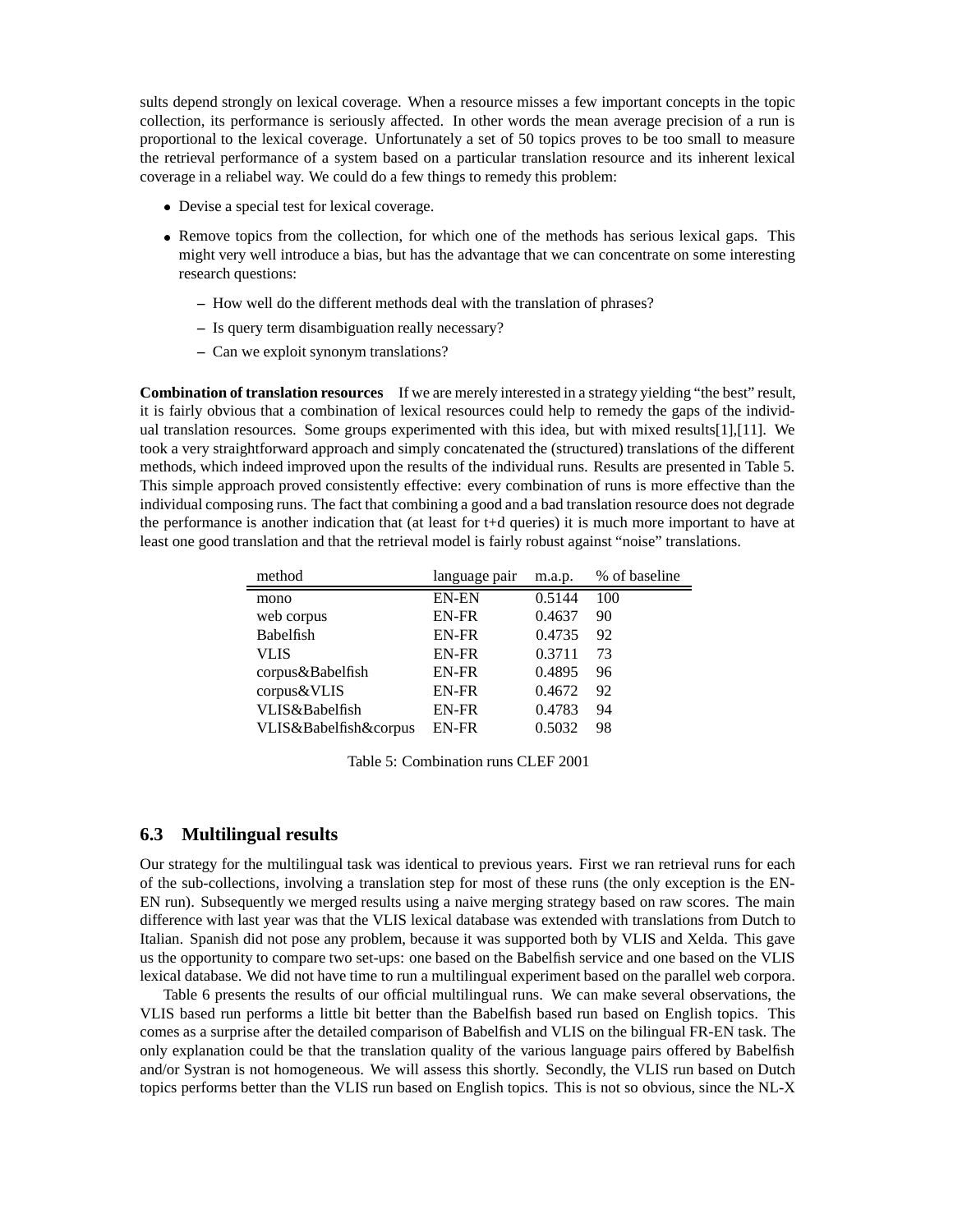|                   | run tag language pair mean average precision description |                  |
|-------------------|----------------------------------------------------------|------------------|
| tnoex $3$ EN-X    | 0.2634                                                   | VLIS.            |
| $t$ noex $4$ EN-X | 0.2413                                                   | <b>Babelfish</b> |
| thonx $3$ NL-X    | 0.2513                                                   | VLIS             |

Table 6: Multilingual results CLEF 2001

run does not contain a monolingual EN-EN run. Apparently the advantage to use the direct translations instead of translating from English via Dutch outweighs the disadvantage of replacing a monolingual (EN-EN) by a bilingual (NL-EN) run.

We have computed the mean average precision of the partial runs which make up the multilingual runs, results are shown in table 7. The number of topics on which the mean average precision is based is shown between brackets. We discovered that something went wrong with the Babelfish translations for some of the topics from English into Spanish (hence the 47 instead of 49).

| run tag      | languages | English    | French | German                                              | Italian | <b>Spanish</b>                                                                  |
|--------------|-----------|------------|--------|-----------------------------------------------------|---------|---------------------------------------------------------------------------------|
| $t$ noex $3$ | $EN-X$    | 0.5289(47) |        | $0.4051(49)$ $0.3184(49)$ $0.3549(47)$ $0.3990(49)$ |         |                                                                                 |
| $t$ noex $4$ | EN-X      | 0.5289(47) |        |                                                     |         | $0.4039(49)$ $0.2827(49)$ $0.2824(47)$ $0.3910(47)/\mathbf{fix}$ : $0.4135(49)$ |
| tnonx3       | $NI - X$  | 0.4196(47) |        | $0.4189(49)$ $0.3419(49)$ $0.3359(47)$              |         | 0.3422(49)                                                                      |
| mono run     |           | 0.5289     | 0.4877 | 0.3946                                              | 0.4411  | 0.5181                                                                          |

Table 7: mean average precision of intermediate runs

Rerunning the Babelfish EN-X multilingual run yielded a mean average precision of 0.2465, which does not really change the picture.

When we compare the Babelfish bilingual EN-X translation runs with the official FR-EN run (90%), we see that these runs compare less favourable with respect to the corresponding monolingual run: EN-FR:86%, EN-DE: 72%, EN-IT: 64%, EN-ES: 80%. Indeed, the translation quality of Babelfish is not homogeneous across languages for this set of topics.

# **7 Conclusions**

At CLEF 2001, we concentrated on monolingual and bilingual experiments. Our hypothesis was that proper noun recognition could improve precision, because proper nouns are sometimes homonymous with other words. Our implementation of a proper noun aware indexing strategy turned out to hurt average precision. This is probably caused by a sub-optimal way to deal with the sometimes sill ambiguous output of the Xelda lemmatiser. We also experimented with a fuzzy query expansion method, in other to deal with spelling variation of especially proper nouns. A control experiment showed that the effectiveness of this algorithm is largely due to the conflation of capitalised/uncapitalised forms. We suggest a class based expansion scheme instead. Further we compared two different lemmatisation schemes for Dutch: the morphological lemmatisation (which includes the decomposition of compounds) proved to be markedly more effective than the Dutch variant of the Porter suffix stripper. For the bilingual task, we compared three different translation resources: a bilingual MRD (VLIS), a statistical dictionary based on a parallel web corpus and the Babelfish MT service. For the translation pair French-English, the web based and the MT based run reach a quite impressive level of 90 and 92% of the monolingual EN-EN run. The VLIS based run reached a level of 73%, which is due to several factors: deficiencies in the lexical lookup of proper names, lack of phrase handling and translation via a pivot language. For the translation pair English-Dutch, the VLIS based run scored better at 87% of the monolingual baseline, but failure analysis showed that phrase translation could improve results substantially. We think that the good results of the Babelfish based runs are mostly due to its ability to translate phrases. We consider the competitive results of the runs based on a web corpus based dictionary as a breakthrough in CLIR, because parallel web corpora for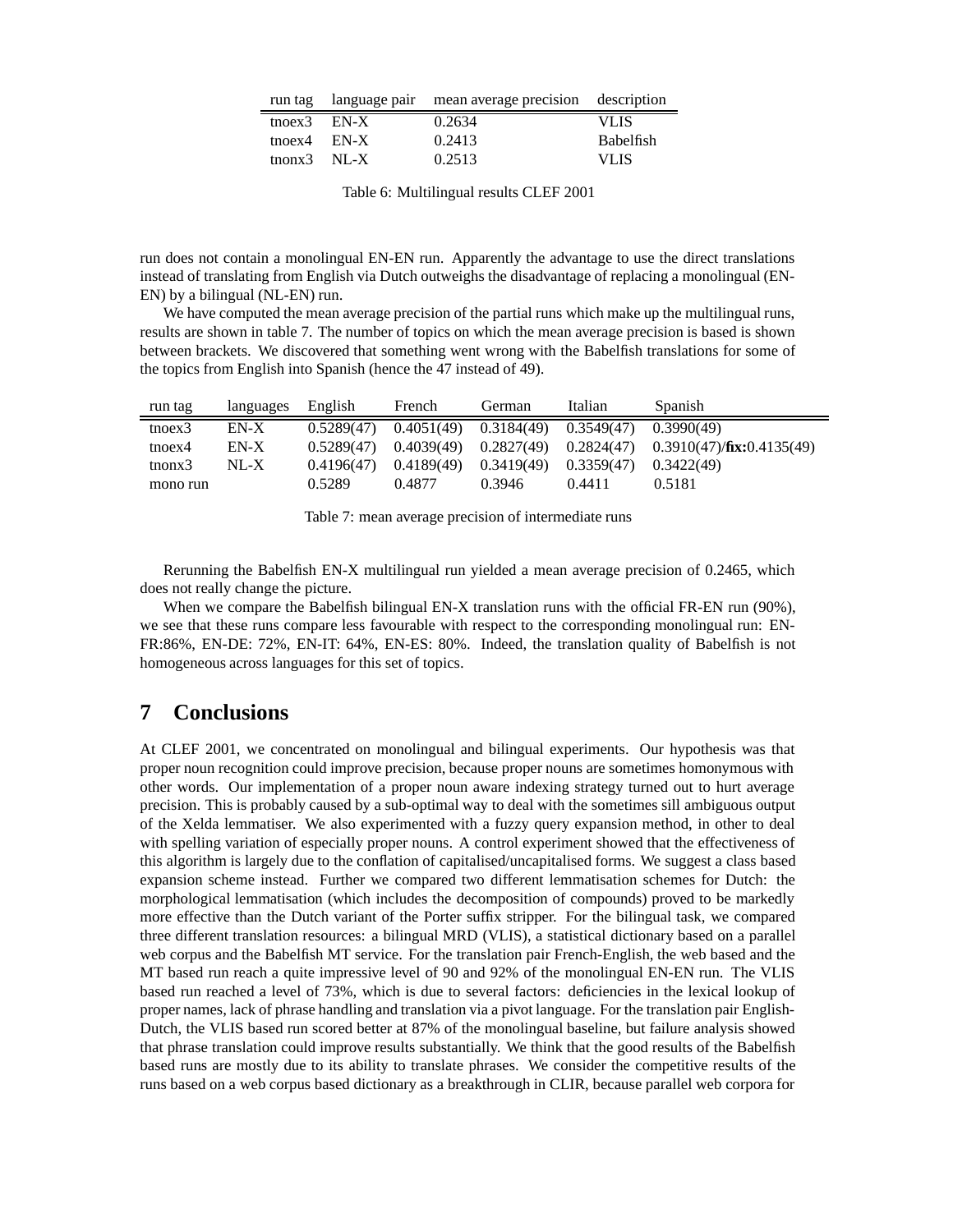EN-\* language pairs are relatively easy to acquire. We hope to improve upon these results by training more complex models which allow for phrase translations. We also looked at several other bilingual tasks and did a comparison with CLEF 2000 topics. Our conclusion is that the topic sets are too small to really compare techniques to integrate translation resources into the retrieval model. Retrieval performance is proportional to lexical coverage. The set of 50 topics is too small to estimate lexical coverage, thus results are highly dependent on the particular topic set. We tested a combination approach, which merely concatenates the translated queries and proved to be consistently effective. Finally, in the multilingual task, our best result was achieved by a run based on the Dutch topicset and the VLIS lexical database.

## **Acknowledgements**

We thank XRCE Grenoble for making the Xelda morphological toolkit available to us. We thank Van Dale Data to make an extended version of VLIS available which includes translations into Italian. Furthermore we would like to thank Michel Simard (RALI, Université de Montréal) for helping with the construction of aligned corpora and building translation models. We also thank George Foster and Jian-Yun Nie (also RALI) for general discussions about the application of statistical translation models for CLIR.

#### **References**

- [1] Martin Braschler and Peter Schäuble. A language-independent approach to european text retrieval. In Carol Peters, editor, *Proceedings of the CLEF 2000 Cross-Language Text Retrieval System Evaluation Campaign*, 2001, to appear.
- [2] Peter F. Brown, Stephen A. Della Pietra, Vincent J. Della Pietra, and Robert L. Mercer. The mathematics of statistical machine translation: Parameter estimation. *Computational Linguistics*, 19(2):263– 311, June 1993.
- [3] M. Franz, J.S. McCarley, and S. Roukos. Ad hoc and multilingual information retrieval at IBM. In Ellen Voorhees and Donna Harman, editors, *The Seventh Text REtrieval Conference (TREC-7)*. National Institute for Standards and Technology, 1999. Special Publication 500-242.
- [4] D. Hiemstra. A linguistically motivated probabilistic model of information retrieval. In Christos Nicolaou and Constantine Stephanides, editors, *Research and Advanced Technology for Digital Libraries - Second European Conference, ECDL'98, Proceedings*, number 1513 in Lecture Notes in Computer Science, pages 569–?? Springer Verlag, September 1998.
- [5] Djoerd Hiemstra, Wessel Kraaij, Renée Pohlmann, and Thijs Westerveld. Twenty-one at clef-2000: Translation resources, merging strategies and relevance feedback. In Carol Peters, editor, *Proceedings of the CLEF 2000 Cross-Language Text Retrieval System Evaluation Campaign*, 2001, to appear.
- [6] David Hull. Stemming algorithms a case study for detailed evaluation. *Journal of the American Society for Information Science*, 47(1), 1996.
- [7] W. Kraaij, R. Pohlmann, and D. Hiemstra. Twenty-one at TREC-8: using language technology for information retrieval. In *The Eighth Text Retrieval Conference (TREC-8)*. National Institute for Standards and Technology, 2000.
- [8] Wessel Kraaij and Renée Pohlmann. Porter's stemming algorithm for Dutch. In L.G.M. Noordman and W.A.M. de Vroomen, editors, *Informatiewetenschap 1994: Wetenschappelijke bijdragen aan de derde STINFON Conferentie*, pages 167–180, 1994.
- [9] Wessel Kraaij and Ren´ee Pohlmann. Viewing stemming as recall enhancement. In Hans-Peter Frei, Donna Harman, Peter Schäuble, and Ross Wilkinson, editors, *Proceedings of the 19th ACM-SIGIR Conference on Research and Development in Information Retrieval (SIGIR96)*, pages 40–48, 1996.